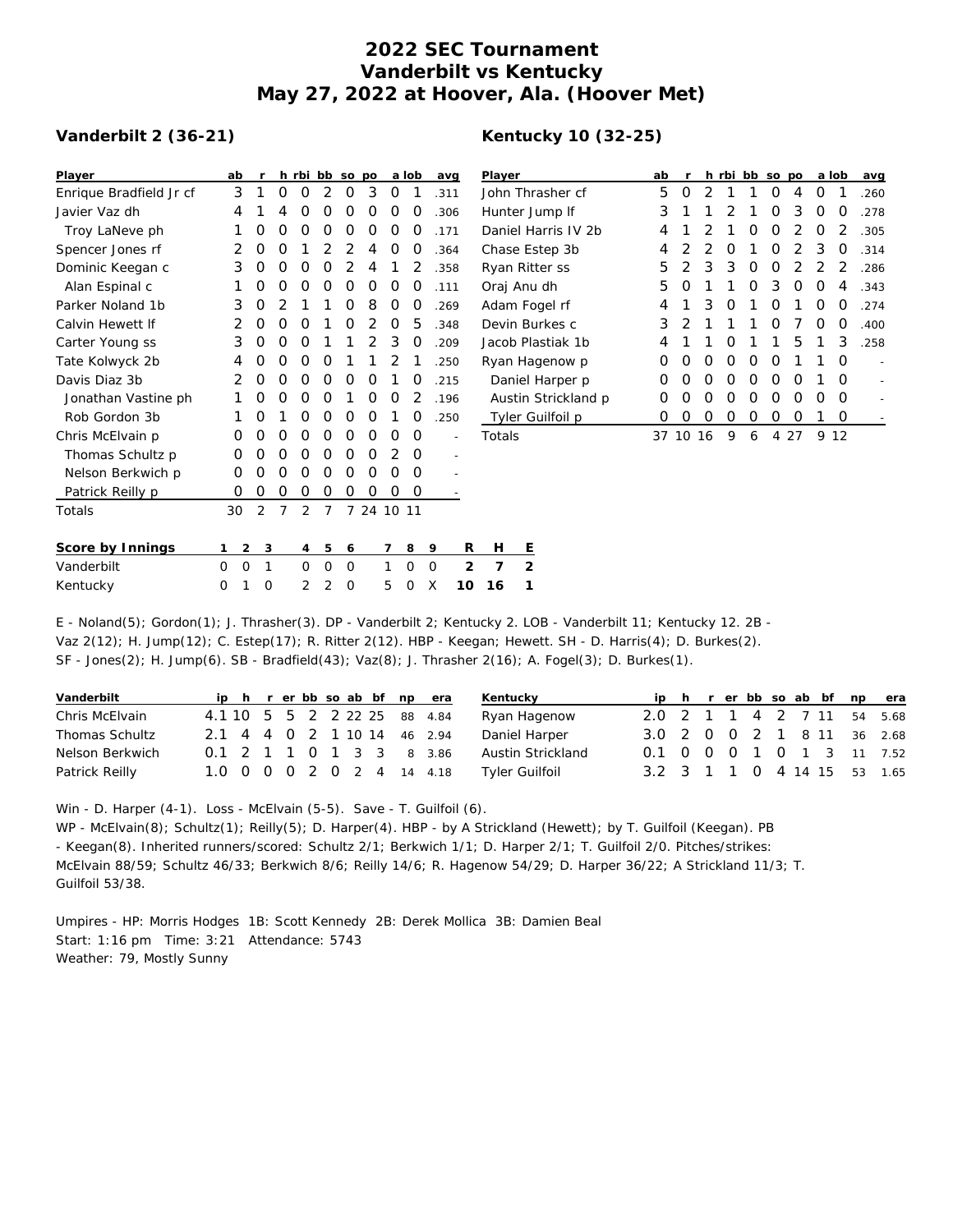#### **2022 SEC Tournament Vanderbilt vs Kentucky May 27, 2022 at Hoover, Ala. (Hoover Met)**

| Score by Innings |  |  |  |  |  | 123 456 789 RHE           |  |
|------------------|--|--|--|--|--|---------------------------|--|
| Vanderbilt       |  |  |  |  |  | 0 0 1 0 0 0 1 0 0 2 7 2   |  |
| Kentucky         |  |  |  |  |  | 0 1 0 2 2 0 5 0 X 10 16 1 |  |

Vanderbilt starters: 51/cf Bradfield; 2/dh Vaz; 34/rf Jones; 12/c Keegan; 25/1b Noland; 21/lf Hewett; 9/ss Young; 6/2b Kolwyck; 11/3BF). Jones intentionally walked (2-0 BB). Jones advanced to second Diaz; 35/p McElvain; Kentucky starters: 22/cf J. Thrasher; 10/lf H. Jump; 1/2b D. Harris; 12/3b C. Estep; 47/ss R. Ritter; 28/dh O. Anu; 55/rf A. Fogel; 7/c D. Burkes; 26/1b J. Plastiak; 24/p R. Hagenow; Vanderbilt 1st - Bradfield walked (3-2 BBBKFB). Bradfield stole second. Bradfield out at second p to ss, picked off. Vaz doubled to left field (2-2 KBKB). Jones intentionally walked (3-0 BBBB). Keegan struck out looking (1-2 FBKK). Noland walked (3-2 BKBBFB) fielder's choice, SAC, RBI (0-0); A. Fogel advanced to second; R. Jones advanced to second; Vaz advanced to third. Hewett reached dritter scored. J. Plastiak grounded into double play ss to 1b (0-2 a fielder's choice (2-2 KSFBB); Noland out at second ss to 2b. 0 runs, 1 hit, 0 errors, 3 LOB. Kentucky 1st - J. Thrasher fouled out to 1b (0-2 KK). H. Jump grounded out to ss (1-2 BFFF). D. Harris flied out to rf (1-2 FBS). 0 runs, 0 hits, 0 errors, 0 LOB. Vanderbilt 2nd - Young struck out swinging (2-2 KKBFBS). Kolwyck owerrors, 2 LOB. at first 1b to p (0-2 KK). Diaz grounded out to 3b (0-0). 0 runs, 0 hits, 0 errors, 0 LOB. Kentucky 2nd - C. Estep grounded out to 2b (0-0). R. Ritter doubled to center field (0-2 FF). O. Anu singled to left center, RBI (0-0); R. Ritter scored. A. Fogel singled to third base, bunt (0-0); O. Anu advanced to second. D. Burkes flied out to lf to left center (1-1 KB); O. Anu advanced to third. J. Plastiak struck out swinging (2-2 BKBSS). 1 run, 3 hits, 0 errors, 2 LOB. Vanderbilt 3rd - Bradfield walked (3-2 KSBFFBBB). Vaz singled throughnderbilt 7th - Bradfield grounded out to p (0-2 KK). Vaz singled the right side (2-2 FKBB); Bradfield advanced to third. D. Harper to p for R. Hagenow. Jones popped up to cf, SF, RBI (1-1 BF); Bradfield scored. Keegan grounded into double play ss to 1b (0-2 KS); Vaz out on the play. 1 run, 1 hit, 0 errors, 0 LOB. Kentucky 3rd - J. Thrasher walked (3-0 BBBB). H. Jump reached on a fielding error by 1b, assist by 2b (0-2 FF); J. Thrasher out at second 3b to 2b. D. Harris singled to right field (2-1 BBF); H. Jump advanced to second. C. Estep flied out to rf (1-1 FB). R. Ritter flied out to lf (1-0 B). 0 runs, 1 hit, 1 error, 2 LOB. Vanderbilt 4th - Noland singled up the middle, advanced to second onon a wild pitch. H. Jump doubled down the rf line, RBI (1-0 B); J. a fielding error by cf (2-2 KBKB). Hewett walked (3-1 BBBKB). Young lastiak scored, unearned. D. Harris singled up the middle, RBI reached on a fielder's choice, bunt (0-0); Hewett advanced to second; Noland out at third p to 3b. Kolwyck grounded into double play 3b to 1b (0-0); Hewett out on the play. 0 runs, 1 hit, 1 error, 1 LOB. Kentucky 4th - O. Anu popped up to cf to right center (0-0). A. Fogel singled to left field (2-1 KBB). A. Fogel stole second. D. Burkes singled to shortstop (1-2 BKS); A. Fogel advanced to third. D. Burkes stole second. J. Plastiak walked (3-2 BBBKSFB). J. ThrasherGordon advanced to second. Bradfield lined out to If (2-1 FBB). 0 singled to first base, bunt, RBI (1-1 FB); J. Plastiak advanced to second; D. Burkes advanced to third; A. Fogel scored. H. Jump flied out to cf, SF, RBI (1-0 B); J. Plastiak advanced to third; D. Burkes scored. J. Thrasher stole second. D. Harris flied out to cf (2-2 SBFB). 2 runs, 3 hits, 0 errors, 2 LOB. to cf to left center (1-2 KFB). Vaz doubled to right field (1-1 on a wild pitch; Vaz advanced to third on a wild pitch. Keegan struck out swinging (3-2 FFBBBS). 0 runs, 1 hit, 0 errors, 2 LOB. Kentucky 5th - C. Estep doubled to right field (3-2 KBFFFFBB). C. Estep advanced to third on a wild pitch. R. Ritter singled to left field, RBI (1-2 KFBFF); C. Estep scored. O. Anu struck out swinging (1-2 FBFS). A. Fogel singled to right field (0-0); R. Ritter advanced to third. Schultz to p for McElvain. D. Burkes reached on KK); D. Burkes out on the play. 2 runs, 3 hits, 0 errors, 1 LOB. Vanderbilt 6th - A Strickland to p for D. Harper. Noland flied out to cf (2-0 BB). Hewett hit by pitch (1-1 BF). Young walked (3-1 BBBKB); Hewett advanced to second. T. Guilfoil to p for A Strickland. Kolwyck flied out to cf (3-1 BBSB). Vastine pinch hit for Diaz. Vastine struck out swinging (0-2 SKS). 0 runs, 0 hits, 0 Kentucky 6th - Gordon to 3b for Vastine. J. Thrasher singled to left center (1-2 KFB). J. Thrasher stole second. H. Jump walked (3-2 FFBFBFFBFB). D. Harris grounded out to p, SAC (0-0); H. Jump advanced to second; J. Thrasher advanced to third. C. Estep intentionally walked (0-0). R. Ritter reached on a fielder's choice, bunt (0-1 F); C. Estep advanced to second; H. Jump advanced to third; J. Thrasher out at home p to c. O. Anu struck out swinging (0-2 KFS). 0 runs, 1 hit, 0 errors, 3 LOB. through the left side (0-1 K). Vaz stole second. Jones struck out looking (1-2 FBFFK). Keegan hit by pitch (0-2 KSFFF). Noland singled up the middle, RBI (1-2 BKK); Keegan advanced to second; Vaz scored. Hewett popped up to 2b (0-0). 1 run, 2 hits, 0 errors, 2 LOB. Kentucky 7th - A. Fogel fouled out to rf (2-2 BKBF). D. Burkes reached on a fielding error by 3b (2-1 SBB). J. Plastiak singled to right field (0-1 F); D. Burkes advanced to third. D. Burkes scored on a passed ball, unearned. J. Thrasher grounded out to 3b (1-2 SBK); J. Plastiak advanced to second. J. Plastiak advanced to third (2-1 SBB); H. Jump scored, unearned. Berkwich to p for Schultz. C. Estep singled to right field (0-0); D. Harris advanced to third. R. Ritter doubled to right field, 2 RBI (0-1 F); C. Estep scored, team unearned; D. Harris scored, unearned. O. Anu struck out swinging, out at first c to 1b (2-2 SBKBS). 5 runs, 5 hits, 1 error, 1 LOB. Vanderbilt 8th - Young flied out to lf (0-0). Kolwyck struck out looking (3-2 KBSBBK). Gordon singled to right center (3-2 BFFBB). runs, 1 hit, 0 errors, 1 LOB. Kentucky 8th - Espinal to c for Keegan. Reilly to p for Berkwich. A. Fogel walked (3-2 BBFSBFB). A. Fogel advanced to second on a wild pitch. D. Burkes walked (3-0 BBBB). J. Plastiak grounded into

Vanderbilt 5th - Diaz grounded out to 3b (0-1 K). Bradfield flied out

 double play ss to 1b (0-0); D. Burkes out on the play; A. Fogel advanced to third. J. Thrasher flied out to rf (0-1 K). 0 runs, 0